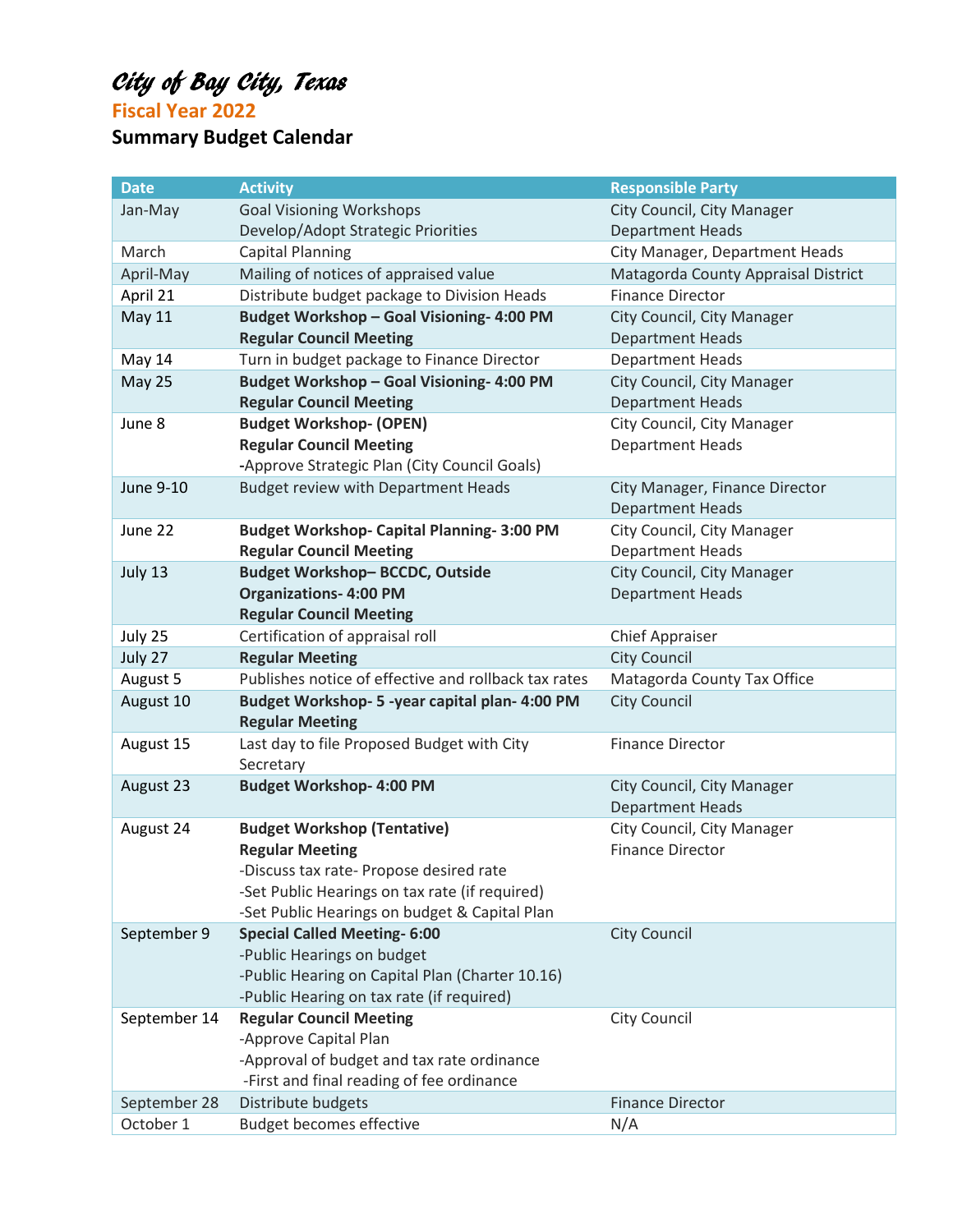# City of Bay City, Texas

**Fiscal Year 2022**

## **Detailed Budget Calendar**

| <b>Date</b>               | <b>Description</b>                                                                  | Notes                                                                                                    |
|---------------------------|-------------------------------------------------------------------------------------|----------------------------------------------------------------------------------------------------------|
| Jan-May                   | Goal Visioning Workshops                                                            | Workshops with City Council and Department Heads                                                         |
| April                     | Capital Project Planning<br>Departments Prepare Business Plans                      | Preparing for Capital Workshop with City Council<br>Goals for 2020 / Accomplishments 2019                |
| April-May                 | Mailing of Notices of appraised value                                               | Matagorda County Appraisal District                                                                      |
| April 21 (Wed)            | Distribute budget packets to staff                                                  | <b>Budget Kick off with Department Heads</b>                                                             |
| May 11 (Tues)             | <b>Budget Workshop- Goal Visioning</b><br><b>Regular Council Meeting</b>            | Review Strategic Plan/Vision Statement<br>Strategic Plan Update- Set New Priorities and Goals            |
| May 14 (Fri)              | Turn in budget packet to Finance Director                                           | Capital Plans, Budget, Business Plans, Accomplishments                                                   |
| May 25 (Tues)             | <b>Budget Workshop- Goal Visioning</b><br><b>Regular Council Meeting</b>            | Strategic Plan Update- Set New Priorities and Goals<br>Review Accomplishments and discuss Business Plans |
| June 8 (Tues)             | Submit first draft to City Manager                                                  |                                                                                                          |
| June 8 (Tues)             | <b>Budget Workshop-Open</b><br><b>Regular Meeting (Approve Strategic Plan)</b>      | <b>Approve City Council Goals FY 2022</b>                                                                |
| June 9-10 (Wed-<br>Thurs) | <b>Budget Review with Department Heads</b>                                          |                                                                                                          |
| June 16 (Wed)             | <b>Budget Review with Department Heads</b><br>Capital Plan Review with City Manager | Review Capital Plan to be presented to City Council                                                      |
| June 22 (Tues)            | <b>Regular Council Meeting</b><br><b>Budget Workshop- Capital Planning</b>          | Present Capital Plan and receive input from Council of<br>Ranking (10-year Plan)                         |
| July 13 (Tues)            | <b>Budget Workshop-BCCDC</b><br><b>Regular Council Meeting</b>                      | <b>BCCDC</b> , Hotel/Motel and Outside Organizations                                                     |
| July 25                   | Deadline for Certification of Roll (MCAD)                                           | Chief appraiser certifies the approved appraisal roll                                                    |
| July 26-Aug 5             | Calculation of Effective Tax Rate                                                   |                                                                                                          |
| July 27 (Tues)            | <b>Regular Council Meeting</b>                                                      |                                                                                                          |
| August 4 (Wed)            | Publication of effective & roll back rates<br>(Matagorda Tax Assessor/Collector)    | Place information on City's Website<br>Effective & Roll back Rates (Deadline is Aug. 7)                  |
| August 10 (Tues)          | <b>Budget Workshop-5-year plan</b><br><b>Regular Council Meeting</b>                | Narrow 10-year plan down to 5-Year Capital plan                                                          |
| August 15 (Sun)           | Last Day to File Proposed Budget with City<br>Secretary                             |                                                                                                          |
| August 20 (Fri)           | 72 Hour Notice (August 23 & 24 Meeting)                                             |                                                                                                          |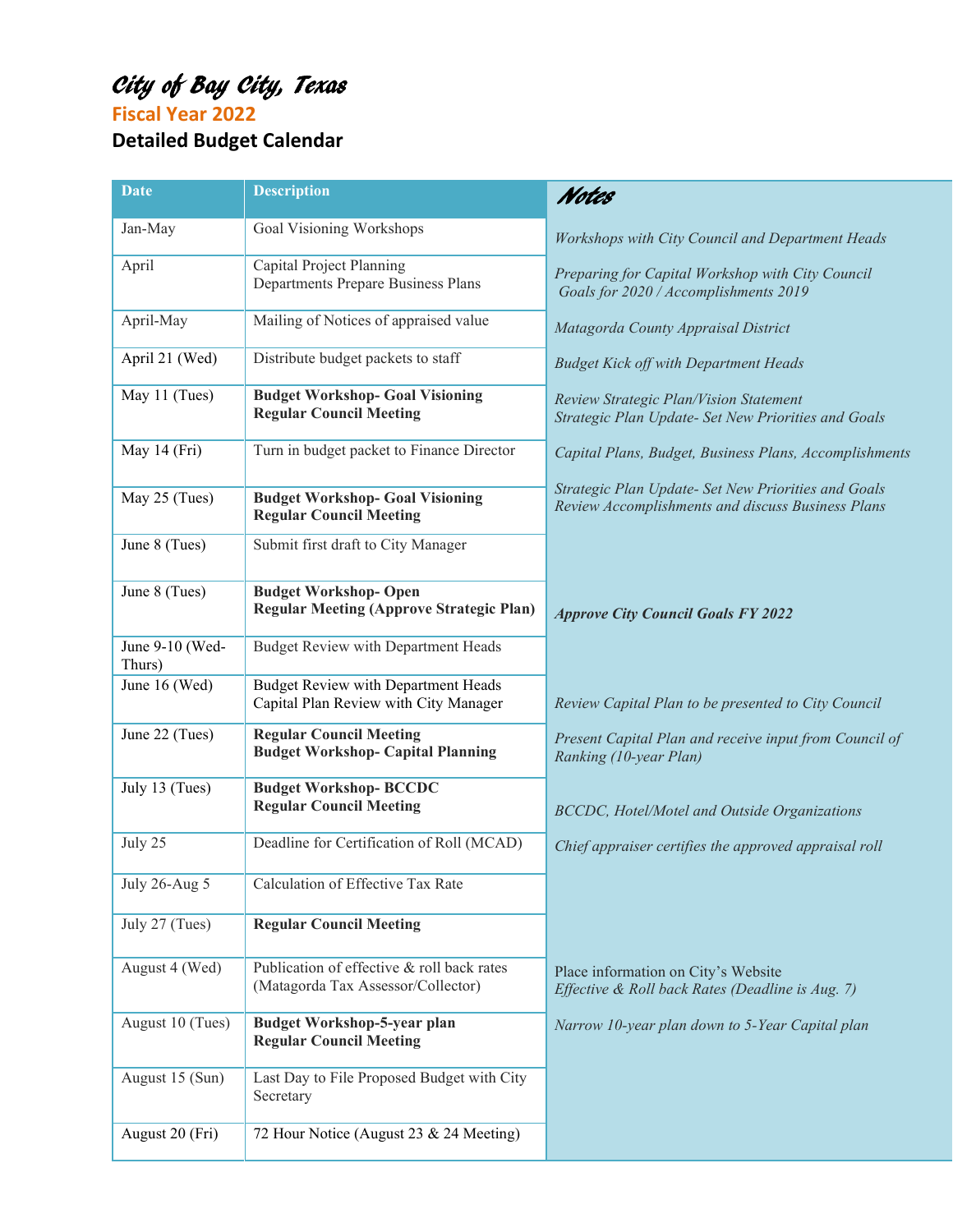| August 23(Mon)         | <b>Budget Workshop</b><br>-General Fund<br>-Utility<br>-Budget Calendar deadlines<br>-Proposed Fee Ordinance<br>-Budgetary & Financial Policy                                                                                                                                                      | Kick Off Budget Workshop                                                                                                                                                                                                                                                                                                                                                                                                                                                                                                                                     |
|------------------------|----------------------------------------------------------------------------------------------------------------------------------------------------------------------------------------------------------------------------------------------------------------------------------------------------|--------------------------------------------------------------------------------------------------------------------------------------------------------------------------------------------------------------------------------------------------------------------------------------------------------------------------------------------------------------------------------------------------------------------------------------------------------------------------------------------------------------------------------------------------------------|
| August 24 (Tues)       | <b>Budget Workshop (Tentative)</b><br><b>Regular Council Meeting</b><br>Discussion of tax rate; If proposed tax rate<br>exceeds the no new revenue rate- take record<br>of vote and schedule PH's.<br>Set public hearing on capital plan per Charter                                               | "Consider and/or approve placing a proposal to adopt a tax<br>rate for the 2022 fiscal year as an action item<br>on the agenda of a future meeting, specifying therein the<br>desired rate and publishing notice thereof."<br>"Consider and/or approve setting public hearing on the<br>proposed 2022 Tax Rate for September 9." Only required if<br>proposed rate exceeds "No-New Revenue<br>Rate" (Effective tax rate)<br>"Consider and/or approve setting public hearing on the<br>proposed 2022 Budget for September 9."                                 |
| August 25 (Wed)        | Confirm placement with newspaper<br>Put Notices on City's Website                                                                                                                                                                                                                                  | "Notice of 2021 Tax Year Proposed Tax Rate" if applicable<br>"Notice of Public Hearing on Proposed Budget"<br>Ads to run Sun Aug. 29                                                                                                                                                                                                                                                                                                                                                                                                                         |
| September 3<br>(Fri)   | <b>72 Hour Notice for Public Hearings</b>                                                                                                                                                                                                                                                          |                                                                                                                                                                                                                                                                                                                                                                                                                                                                                                                                                              |
| September 9<br>(Thurs) | <b>Special Called Meeting</b><br>Public Hearing Capital Plan (Citizen Input)<br>Public Hearings on tax rate (if needed) &<br>Proposed Budget & Capital Plan<br>Tax rate hearings are only needed if<br>proposed tax rate exceeds the effective tax<br>rate.<br>Budget Hearings are always required | The governing body may not adopt a tax rate at the Public<br>Hearing. However, the governing body must<br>announce the date, time, and place of the meeting at which<br>it will vote on the tax rate<br>Announce the date & time for final approval for the budget<br>and tax rate ordinance (September 14 $@$ 6:00<br>at CH Council Chambers)<br>There must be some sort of action on the budget after the<br>budget hearing, therefore (LGC 102.007) This action could<br>be the adoption of the budget or else vote to postpone the<br>final budget vote. |
| September 14<br>(Tues) | <b>Regular Council Meeting</b><br>-Adopt Budget and Vote on Tax Rate<br>-Approve Fee Ordinance                                                                                                                                                                                                     | "Consider reading an ordinance approving the<br>annual budget"<br>A separate vote is needed to "ratify" the property tax<br>revenue increase reflected in the budget<br>"Consider ratification of the property tax revenue<br>increase reflected in the 2022 budget."<br>"Consider an ordinance fixing the tax rate"<br>Approve Fee Ordinance if applicable                                                                                                                                                                                                  |
| September 28<br>(Tues) | Distribute Budgets                                                                                                                                                                                                                                                                                 |                                                                                                                                                                                                                                                                                                                                                                                                                                                                                                                                                              |
| Oct. 1                 | Budget becomes effective                                                                                                                                                                                                                                                                           |                                                                                                                                                                                                                                                                                                                                                                                                                                                                                                                                                              |